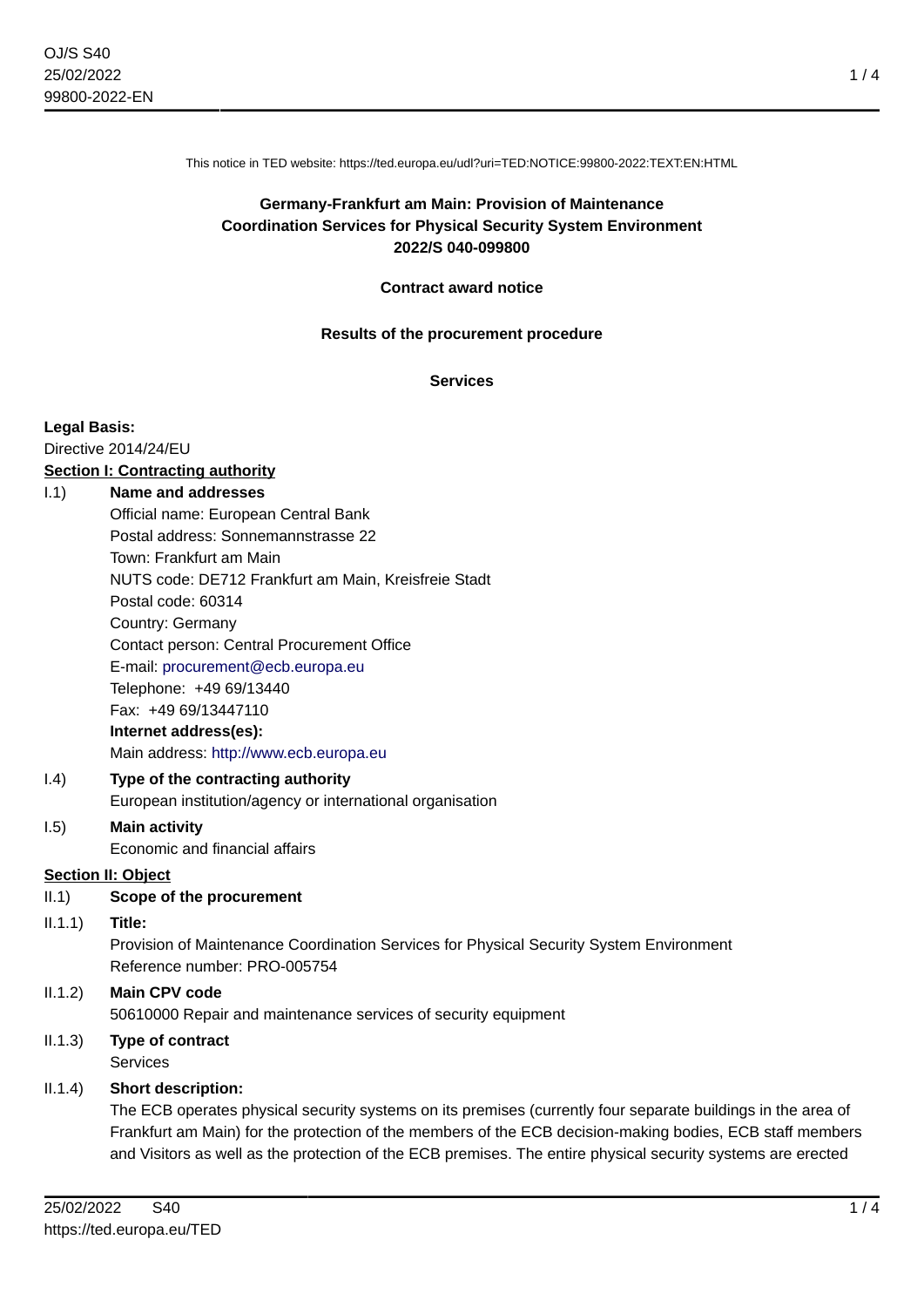according to the latest developments of so-called IP-based technologies and are connected via a physically separated security infrastructure solely installed to connect the systems to the integrated system assembly. These systems include video, access control, alarm, radio installation ('BOS-Funkanlage') and other smaller systems. Under a contract for the provision of maintenance coordination services for physical security system environment, the successful Tenderer shall provide services fully onsite, deploying a designated team (estimate: 5-7 qualified staff members plus administrative support) to the ECB's main building in Frankfurt am Main.

# II.1.6) **Information about lots**

This contract is divided into lots: no

II.1.7) **Total value of the procurement (excluding VAT)** Value excluding VAT: 4 860 000.00 EUR

# II.2) **Description**

II.2.2) **Additional CPV code(s)**

35120000 Surveillance and security systems and devices

# II.2.3) **Place of performance**

NUTS code: DE712 Frankfurt am Main, Kreisfreie Stadt

Main site or place of performance:

The successful tenderer shall provide services fully onsite, deploying the designated team to the ECB's main building in Frankfurt am Main.

# II.2.4) **Description of the procurement:**

Under a contract for the provision of maintenance coordination services for physical security system environment (PSI), the successful tenderer shall provide services fully onsite, deploying a designated team (estimate: 5-7 qualified staff members plus administrative support) to the ECB's main building in Frankfurt am Main.

The tasks of the team shall include mainly:

- the planning and coordination of (preventive) maintenance services,
- the planning and coordination of remedy to malfunction ('Entstörung'),
- the administration of the ECB's Vendor Management Tool,
- coordination of warranty issues,

— documentation management of all services and work provided by the technical companies.

It should be noted that whilst communication with the ECB takes place in English, the coordination of the suppliers requires a sound knowledge of German.

The provision of services shall start on 1 January 2022. The current contractor will be available during a transition period of at least 12 months for handover of the service (the ECB's assumption is that the transfer of knowledge requires at least this length of transition before the new contractor can provide the services autonomously).

### II.2.5) **Award criteria**

Quality criterion - Name: Organisation of the proposed team / Weighting: 5 Quality criterion - Name: Organisation of continuous work / Weighting: 10 Quality criterion - Name: Additional staffing / Weighting: 5 Quality criterion - Name: Experience and skills of the proposed team members / Weighting: 40 Price - Weighting: 40

# II.2.11) **Information about options**

Options: no

# II.2.13) **Information about European Union funds**

The procurement is related to a project and/or programme financed by European Union funds: no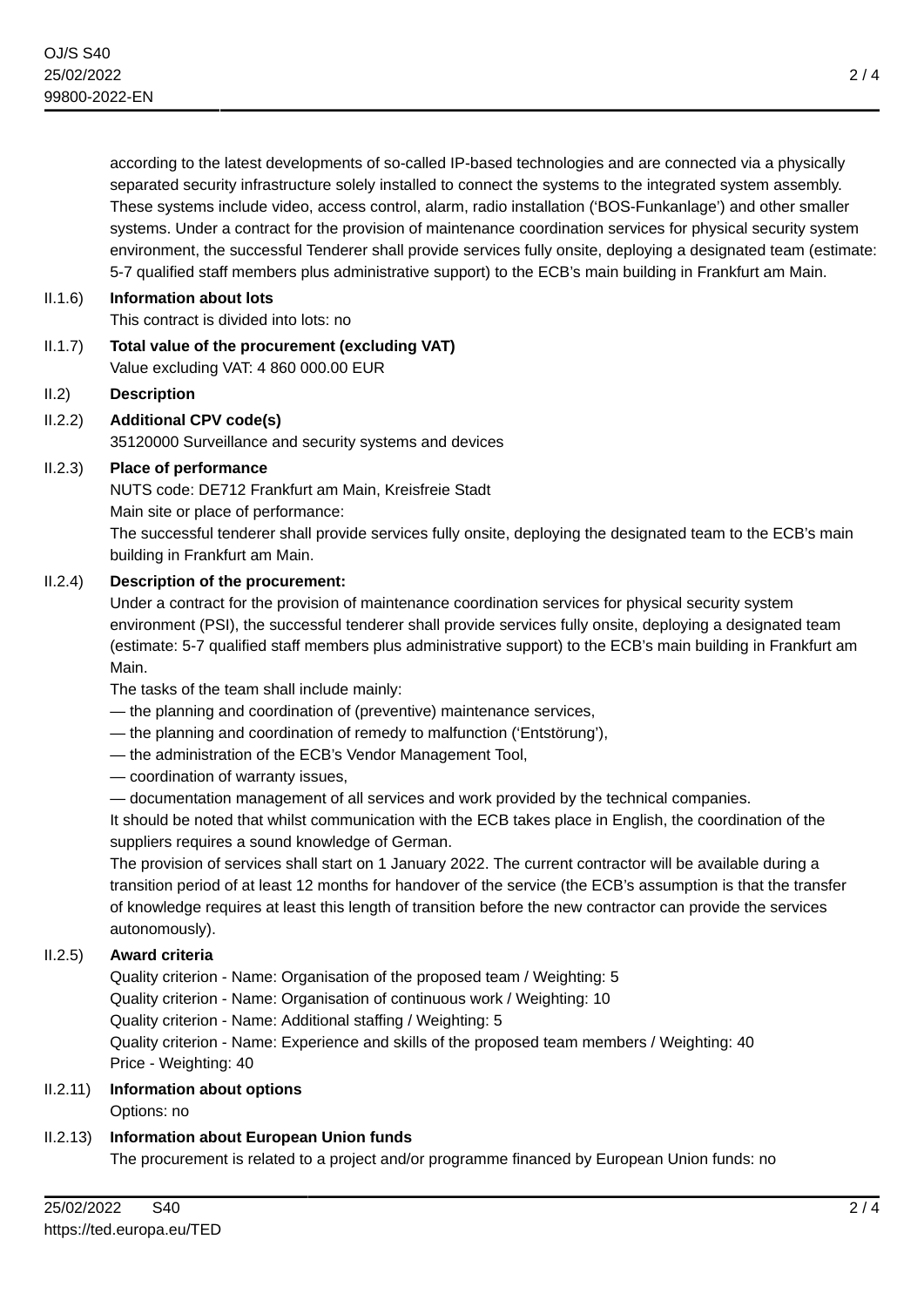|         | II.2.14) Additional information                                                                                                                                                                                      |
|---------|----------------------------------------------------------------------------------------------------------------------------------------------------------------------------------------------------------------------|
|         | <b>Section IV: Procedure</b>                                                                                                                                                                                         |
| IV.1)   | <b>Description</b>                                                                                                                                                                                                   |
| IV.1.1) | <b>Type of procedure</b>                                                                                                                                                                                             |
|         | Competitive procedure with negotiation                                                                                                                                                                               |
| IV.1.3) | Information about a framework agreement or a dynamic purchasing system                                                                                                                                               |
| IV.1.8) | Information about the Government Procurement Agreement (GPA)<br>The procurement is covered by the Government Procurement Agreement: yes                                                                              |
| IV.2)   | <b>Administrative information</b>                                                                                                                                                                                    |
| IV.2.1) | Previous publication concerning this procedure                                                                                                                                                                       |
|         | Notice number in the OJ S: 2021/S 156-410644                                                                                                                                                                         |
| IV.2.8) | Information about termination of dynamic purchasing system                                                                                                                                                           |
| IV.2.9) | Information about termination of call for competition in the form of a prior information notice                                                                                                                      |
|         | <b>Section V: Award of contract</b>                                                                                                                                                                                  |
|         | Title:                                                                                                                                                                                                               |
|         | Provision of Maintenance Coordination Services for Physical Security System Environment                                                                                                                              |
|         | A contract/lot is awarded: yes                                                                                                                                                                                       |
| V.2)    | <b>Award of contract</b><br>Date of conclusion of the contract:                                                                                                                                                      |
| V.2.1)  | 05/01/2022                                                                                                                                                                                                           |
| V.2.2)  | <b>Information about tenders</b>                                                                                                                                                                                     |
|         | Number of tenders received: 1                                                                                                                                                                                        |
|         | The contract has been awarded to a group of economic operators: no                                                                                                                                                   |
| V.2.3)  | Name and address of the contractor<br>Official name: Funkwerk video systeme GmbH                                                                                                                                     |
|         | Town: Nuremberg                                                                                                                                                                                                      |
|         | NUTS code: DE2 Bayern                                                                                                                                                                                                |
|         | Country: Germany                                                                                                                                                                                                     |
|         | The contractor is an SME: yes                                                                                                                                                                                        |
| V.2.4)  | Information on value of the contract/lot (excluding VAT)<br>Total value of the contract/lot: 4 860 000.00 EUR                                                                                                        |
| V.2.5)  | Information about subcontracting                                                                                                                                                                                     |
| VI.3)   | <b>Section VI: Complementary information</b><br><b>Additional information:</b>                                                                                                                                       |
|         | The procurement procedure has been conducted in accordance with Decision ECB/2016/2 of 9 February 2016<br>laying down the rules on procurement, OJ L 45, 20.2.2016, p. 15 (as amended) available on the ECB website: |
|         | http://www.ecb.europa.eu/ecb/jobsproc/tenders/html/index.en.html.                                                                                                                                                    |
|         | The total values of the procurement and contract(s) indicated in Section II.1.7) and Section(s) V.2.4) are an                                                                                                        |
|         | indicative non-binding spending estimate at the time of contract award.                                                                                                                                              |
|         | The actual value of the contract(s) may differ and will be determined by actual business needs.                                                                                                                      |
| VI.4)   | <b>Procedures for review</b>                                                                                                                                                                                         |
| VI.4.1) | <b>Review body</b>                                                                                                                                                                                                   |
|         |                                                                                                                                                                                                                      |
|         |                                                                                                                                                                                                                      |

 $3/4$